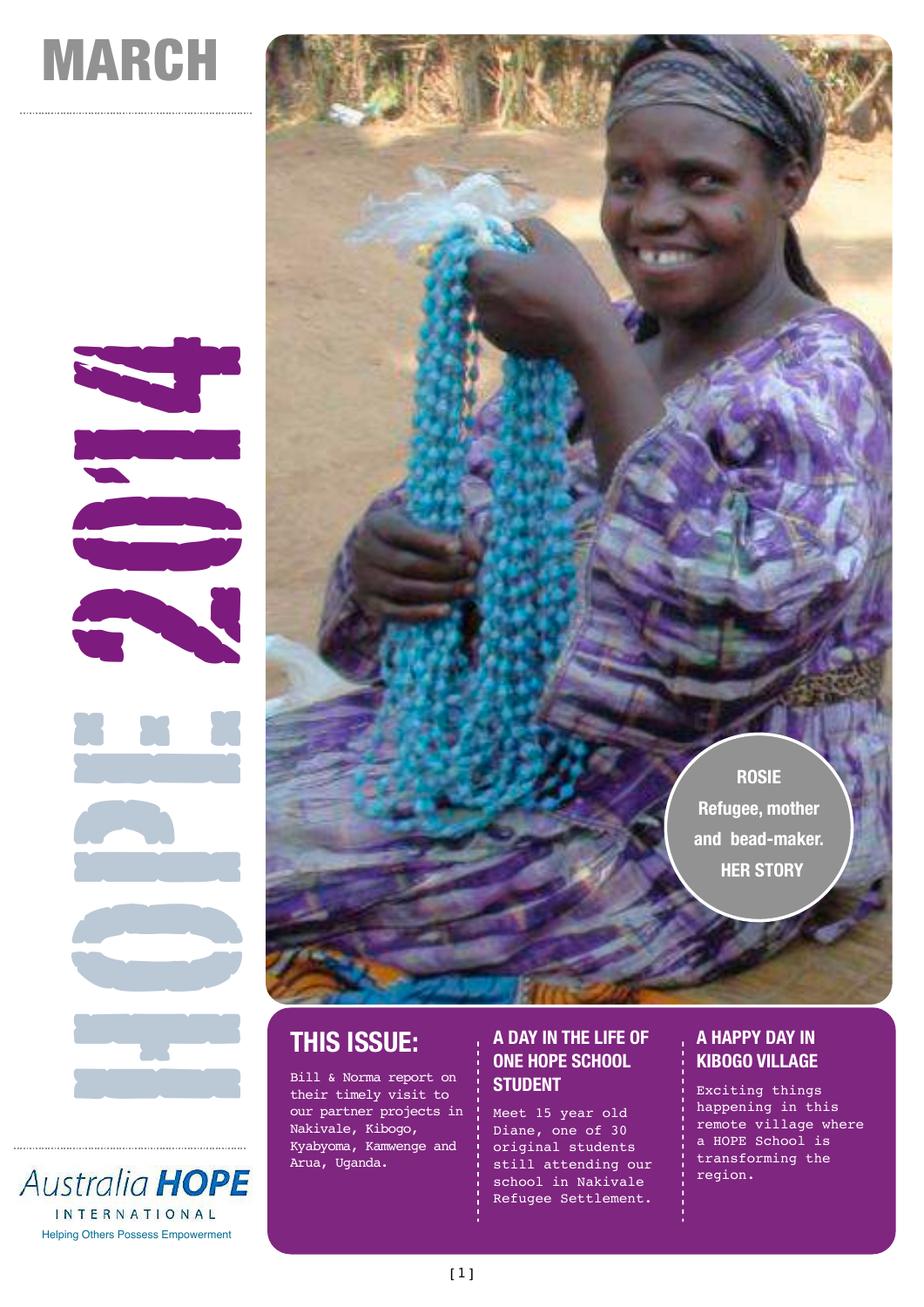# BEAD LADIES







**War, rape, loss & atrocities** 

has not destroyed these women, nor has it deterred them from pursuing a God given opportunity when it comes.They see making beads as a privilege which they enjoy, and also make some money to improve their life. HOPE has sold \$23,500 worth of beads since 2009. Your purchase does make a real difference!

## **Rosie:**

#### **Her story is heart breaking. Her courage is Inspiring.**

With the bead women gathered together, we listened with open hearts and ears to hear each of their personal stories of the tragedy and courage which brought them far from their beloved country to Nakivale refugee settlement, where upto 90,000 people now call home.

Rosie's story broke our hearts and we wept together with her as she unfolded her story. Rosie was happily married with 8 beautiful children until one fateful night in 2011 when the Congolese Government soldiers smashed down her door, kidnapped her husband and one of her sons, then proceeded to brutally rape her. In the ensuing turmoil and frantic search for her children, she managed to find only 3. Some time after she arrived in Nakivale, she was reunited with another one of her children who had been swept up by neighbours and taken to the safety of the refugee camp. She has never seen her husband or other 4 children since.

As an Australian mother, it is unimaginable to even dream about this happening to me, but the reality is that thousands upon thousands of women suffer these tragedies. It is our privilege at Australia HOPE International to stand with some of these women whose tenacity of faith and resilience is awe inspiring.

One way we can help them, is to sell the beautiful beads at our shop 'Jambo Sana', 72 Main Road, Nairne. 97% of the funds raised from the selling of these beads goes directly back to these women, to buy food, clothes, seeds, hoes and among many other things, paying for their children to attend secondary school.

If you would like to help, you may wish to visit the Jambo Sana shop and purchase some beads, or sell some yourself to your friends, or host a "Beads of HOPE" party at your place. If you would like to hear more of these women's stories, we would love to give you a FREE DVD which we recorded at the refugee camp.

#### **Norma Osborne**

**For more information or to collect your free dvd, please ring 81880398 or email [norma@ahi.org.au](mailto:norma@ahi.org.au) or visit Jambo Sana, open Wed-Friday 10-4 or Saturdays 10-2.**

You can view our bead range ... [CLICK HERE](http://jambosana.com.au/african-artifacts-art-gallery-guide/african-beads-and-jewellery.html) Or go to [www.jambosana.com.au](http://www.jambosana.com.au)

> **Norma and the 'bead ladies'. Ruth, Adele, Jen, Rosie & Odetta**

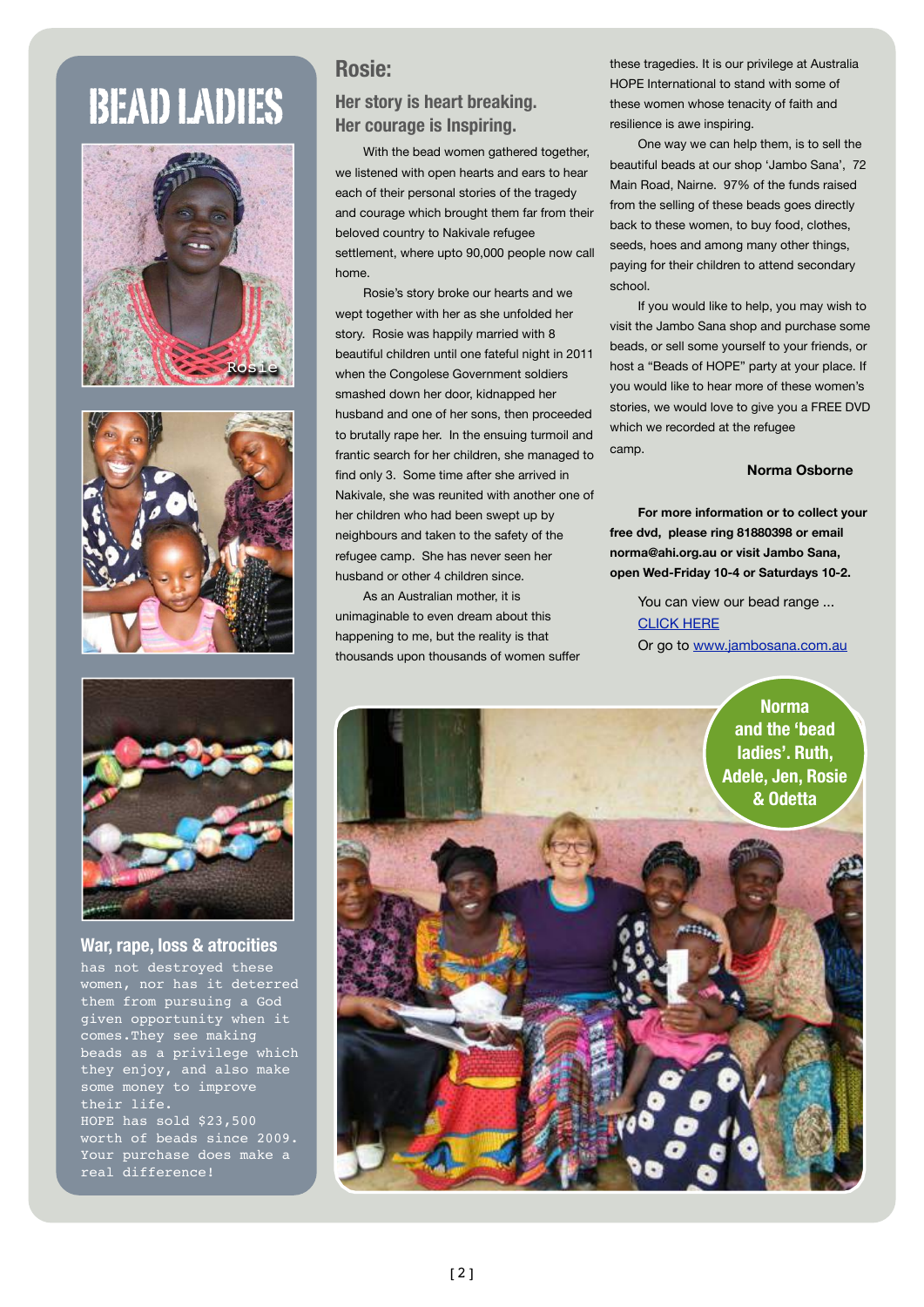

#### **Education is Transformation**

For an African child, education is a serious goal, a dream to be pursued at all costs. For 700 refugee children, their dream is realised at the Nakivale HOPE School. Dianne, and 70 other refugee children were in the first class held under a tarpaulin in 2007.



# To a refugee child, Nakivale is 'a promised land', especially in the HOPE School

Our hearts went out to the 70 children who became the inaugural students of the HOPE School in Nakivale. The first school house made of mud collapsed in a storm, then they sat under a UN tarpaulin. Today they proudly attend a 12 classroom 700 student school with caring and committed teachers.

In December we interviewed some of the children to get their stories of why they were in the camp, and what they remember of their homeland.

Diane was nine when conflict broke out around her village in Rwanda. She fled amidst gunfire and terror; most of her family were killed except an aunty and an uncle. The memory of the loss of her grandparents is the most painful for her.

Asked how she got to Nakivale, she has little memory except that she walked day and night for many days with other survivors.

I asked Diane why she looked sad in the photo (above) from 2007. " Because I had an empty belly" she said, as did all the other

children; they were all so hungry. This led to my next **"gunshots dead bodies and nights of walking"**

question "So do you have breakfast Diane?" (after explaining what breakfast was!) "No" she said. "Do you have lunch at school?" "No" again. "Do you have supper at night?" "Yes, most times" .

I learnt that if she and her carers do not go and dig, they do not eat. But despite the apparent lack of food and relying on the World Food Program to bring in maize flour

each month, they consider their life as blessed, because in Nakivale, there are no guns, or fear of being scattered away.

Diane is now 15 yrs old, is in Primary 6, and wants to be a nurse, because she sees the great work the nurses do in the camp.

# Life is still hard but 6 years in a HOPE School makes an amazing difference!







Ruthy **Example 3** Haurence **Flaurence Flaurence**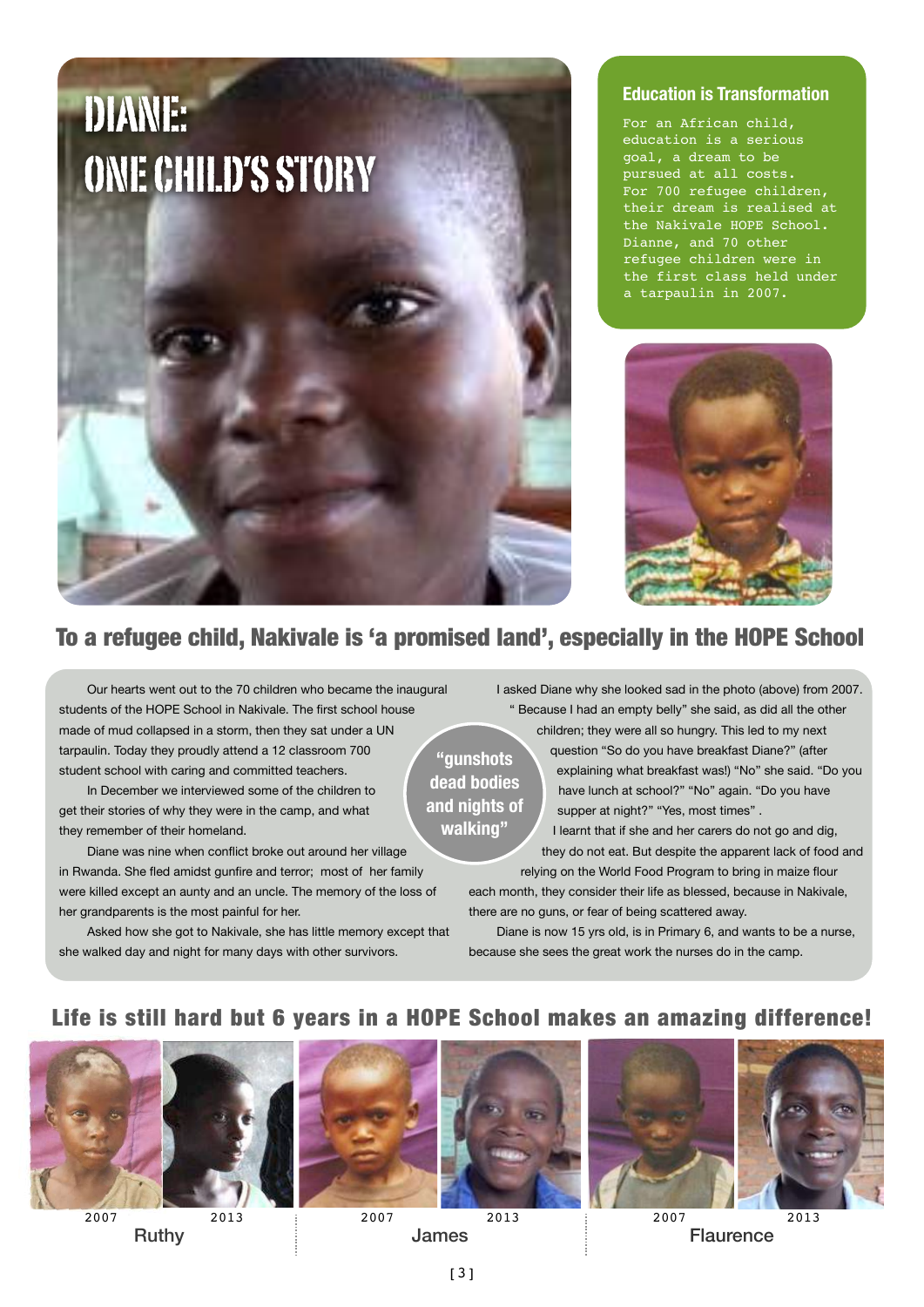# KIBOGO CELEBRATES

# In One Big Day...

We were greeted with the results of weeks, months and years of rewarding work and hundreds of happy children.



#### **The River Mpanga no longer separates two regions and will no longer take lives in the wet season flood waters**

After 8 drownings HOPE was determined to build a bridge over the river to make a safe way for villagers to get from the other side to the church, the Good Hope Health Clinic, and a market. We received just one donation for this work, and one for the painting, but it was enough.

The opening celebrations were a formal and happy time for hundreds who came to hear speeches and see the delegation to a team for keeping the bridge safe and maintained.

It's amazing what a little support form Australia can do!

#### **Hundreds of Students acknowledged for their Achievements in 2013**

Our big day in Kibogo included laying a foundation stone for a new community Hall/ Church building, meetings with our engineer, a spontaneous dance celebration, and the end of term award presentations.

Both students and teachers showed great pride in receiving and presenting awards which may have only been a pen, or some paper, but



 Home and out of uniform in Kibogo journey.

the message was clear. Despite the hardship of life for African village children, their school experience was changing things for the better.

But we have much to do! A secondary vocational school, school fuel efficient stove kitchen, boarding houses, a library, a computer room, solar power, water bores and a Bio Gas Project are some of the key areas waiting for development.

Indeed, the fuel for our motivation to meet the future challenges comes from the children themselves. Their hearts are bursting with hope, enthusiasm and pride in their education, so we are spurred on to support them with all we can in giving them a future.

We now have a nearly completed House of HOPE in the school grounds for Australian visitors. Our prayer is that people with teaching, medical, agricultural, building and administrative skills will come and visit this project and be part of the development

#### **2 communities joined**

Following the bridge opening, the Kibogo HOPE School has enrolled many new students from the previously isolated village.



**On bridge opening day** An exciting soccer match was held between the 2 newly joined villages. Bill presented a goat as the trophy to Kibogo who won 2:0. We have since purchased soccer uniforms for both sides as they many weren't wearing too much for the match!

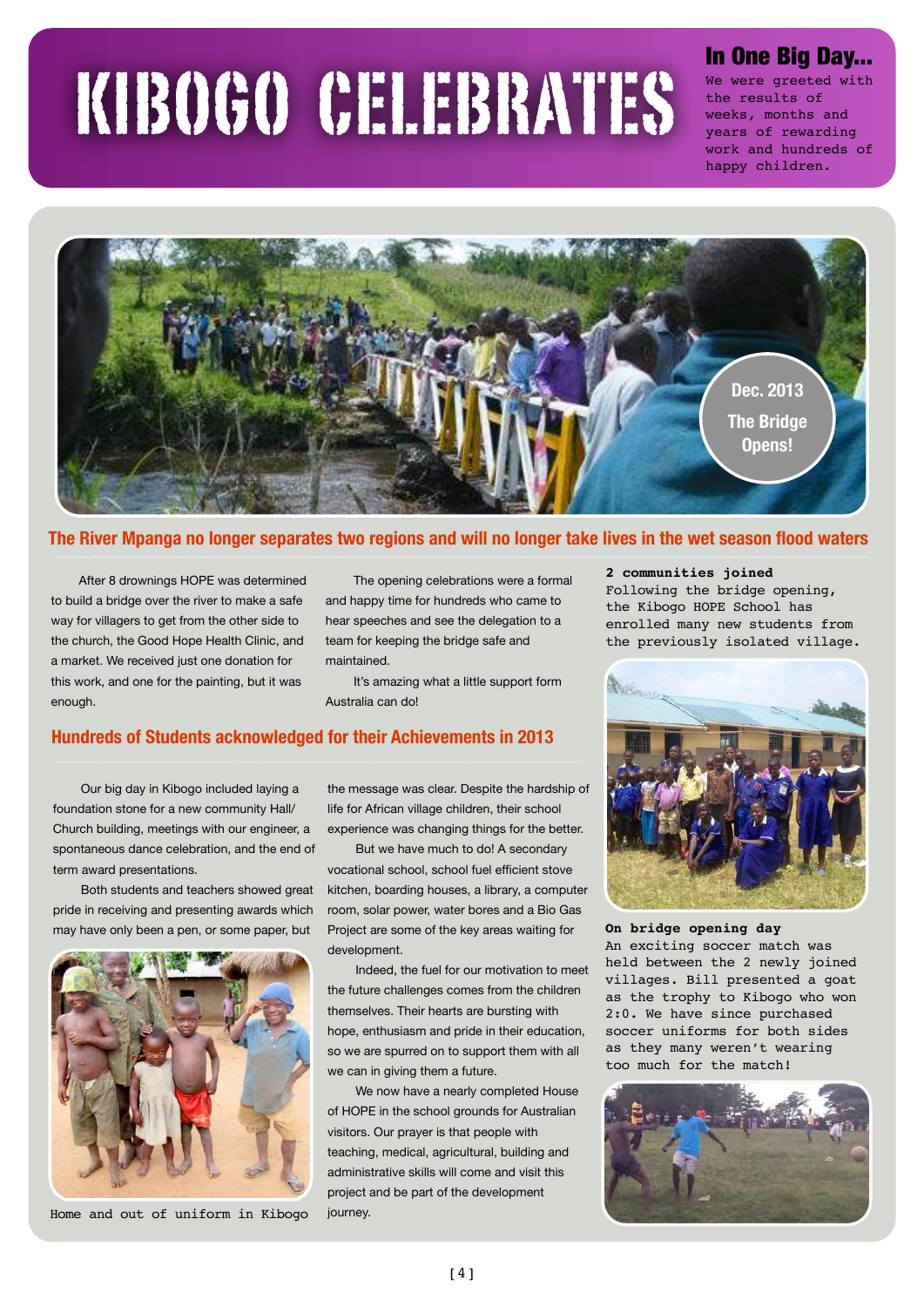#### **Building Building Building!**

A successful grant of \$30,000 from DAP Australia High Commission in Nairobi, was a great boost to urgently needed finishing work on 2 HOPE Schools. Nakivale HOPE School (2 right) has now all walls of 12 rooms plastered and rendered, and Ebenezer HOPE School in Kitokye village is having floors and plastering/rendering completed. This work was urgent as several years of bare mud brick walls exposed to the wet seasons greatly weakens them.

Funds from the CFC Murray bridge BIG BID Auction and Norma's Pasty Bake provided \$33,000 which is being spent on 2 new fully completed classrooms (3 right) in Nakivale HOPE School.

#### **Forests - Funding - Food**

Children do not learn well on empty stomachs. And most children in HOPE Schools do not eat all day. We are currently considering raising funds from forestry in Uganda to fulfill this need. Our picture below of the P1 class at Kyabyoma Primary School tells it all. Behind the children on the 6 acres of school land is our Eucalypt trial plantation.

These 5,000 trees will be worth around \$200,000 in 5 years after harvesting for

We are excited about this building work, and look to other projects where funds are needed. Kyabyoma HOPE School (1 right) has had a P1 class mud room collapse in the wet season, an alert that new safe permanent rooms must be built there. Sinichi Suzuki said 'Where love is deep, there is much to do!'

Work has been steadily progressing as funds become available in Kibogo HOPE School, with recent work (4 right) aimed at fitting all windows with glass and working on rendering and plastering of all walls.

The Ugandan Army gave HOPE 3 disused houses on former refugee camp land where several teachers now reside, just 3 kms from the Kibogo School. With \$10,000 we can renovate these structures and make them beautiful for our dedicated teachers who give

electricity poles for Southern Sudan or Uganda.

Currently we are seeking funds for establishing over 150 acres of forest which is a strategy we are considering to make all HOPE Schools self sustaining. And along the way, students can learn forestry, carpentry and furniture making as vocational training.

It is planned that we also raise funds for other ongoing HOPE school costs including paying teachers, books and curriculum.











*"Where Love is Deep; there is much to do"*  **Sinichi Suzuki**